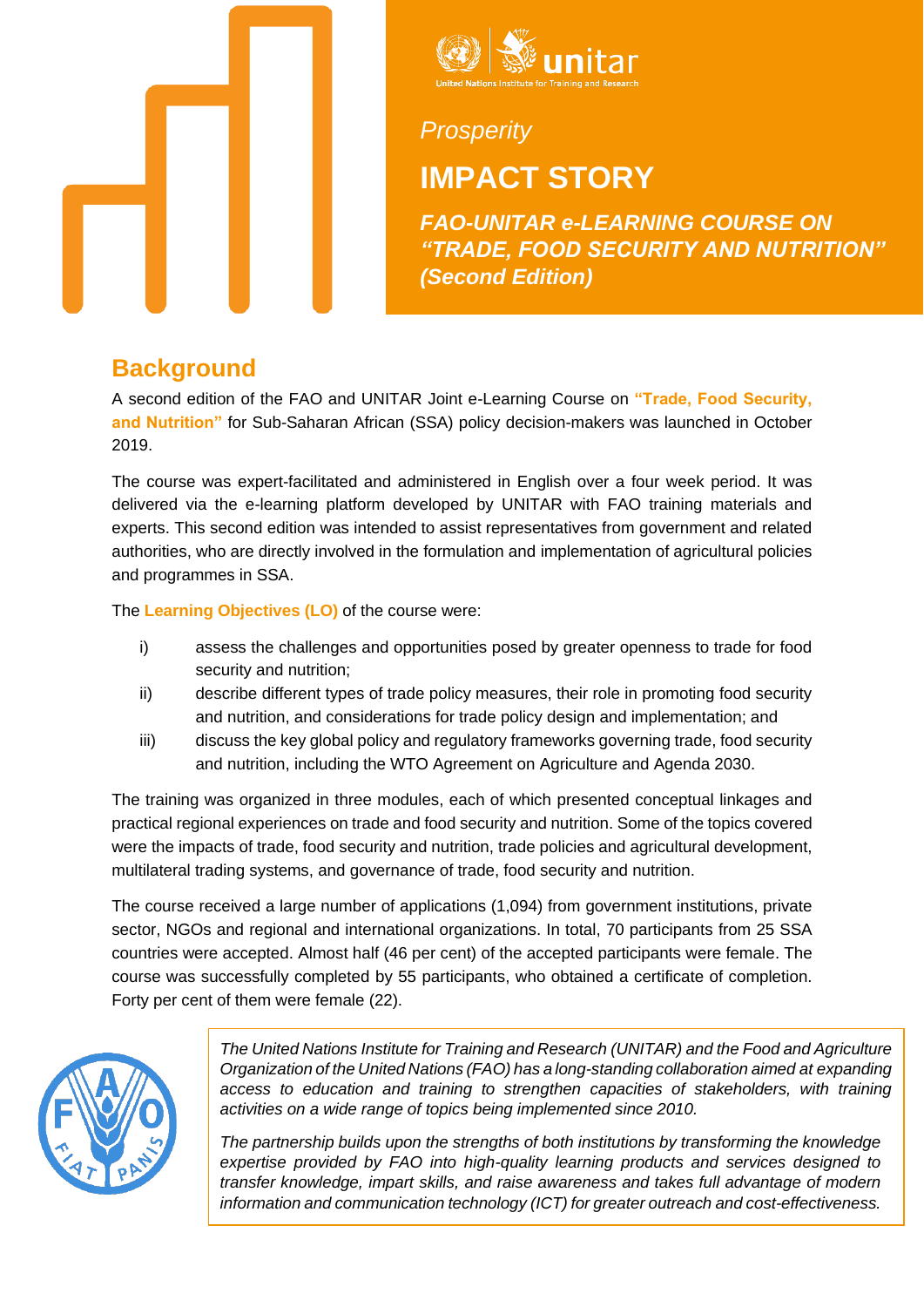According to the end-of-course survey (taken by 44 participants), all of the respondents indicated that they would recommend the course to their colleagues, and 98 per cent of them said that they were satisfied with the course. Although most of the survey respondents had a large experience in the field, 71 per cent agreed that the information presented was new to them and all of them found the information relevant to their jobs and intended to apply the knowledge acquired.

In this Impact Story, we present the results of a survey designed to follow-up on the application of knowledge and skills from participants conducted one year after the course. A case study with the most significant changes of three participants from Kenya highlights specific the high degree of direct application of the knowledge and skills from the training to their workplace.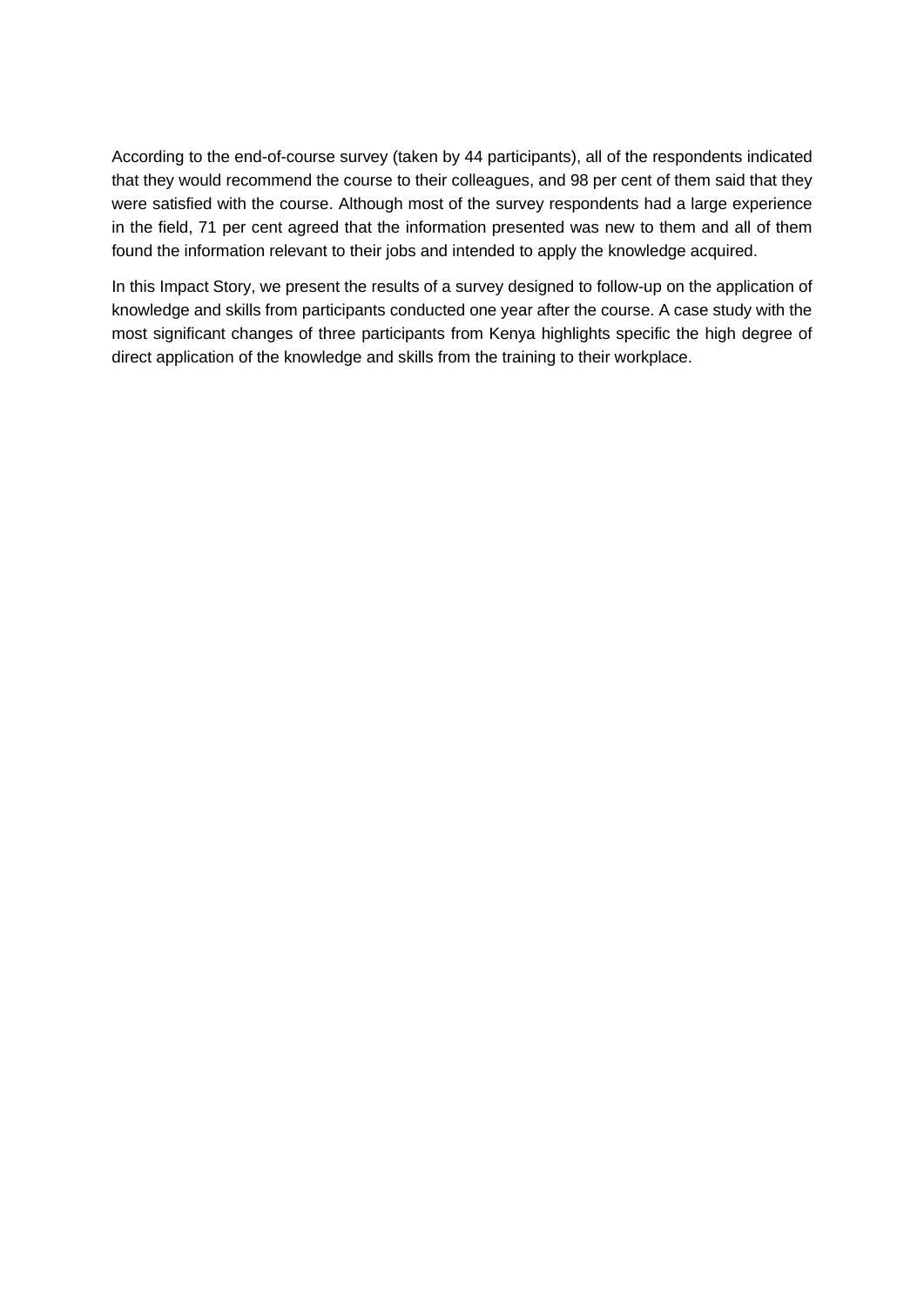#### **Application of knowledge and skills of survey respondents**

Most of the survey respondents (81 per cent) are government officials involved in the design and implementation of agricultural, food security or trade policies at different levels or in the design and negotiation of trade agreements. Likewise, all the respondents working in other sectors (NGOs, private sector, and international organizations) are involved either in designing and implementing trade policies or trade agreements (See Figure 1). The high level of alignment between the course's objectives and the participants' involvement in trade or food systems issues in supported the application of knowledge and skills to their workplaces.

From the 35 respondents who completed the course, only two indicated not having applied or transferred any of the new knowledge. The application rate for LO one and two was 84 per cent, and 71 per cent for LO three. The most common examples of application among the respondents are inclusion of the new knowledge in the decision-making processes of trade restrictions and market strategies, negotiation of trade agreements, elaboration of trade documents and reports for their countries, sharing the new knowledge with their colleagues and designing policy recommendations.

Moreover, 90 per cent of the respondents indicated using the knowledge with frequence (occasionally, often, or frequently). The high level of application can also be explained by the fact that for most of the participants the skills provided in the course are key for their job success and / or performance. More than 72 per cent of the respondents found the skills to be very or fully important.

"Based on the knowledge acquired, I participated in the decision-making of trade restriction of certain foods, including fish, palm oil, beans, among others." *Participant from Burundi*

"I am a member of an expert team for the development / evaluation of the national export strategy. The training allowed me to better reflect on issues related to trade openness for food security and nutrition in *Côte d'Ivoire*."

"I am a part time lecturer at the university of *Zambia,* and I have offered some lectures on trade and development, which include trade, agriculture and nutrition aspects." *Participant from Zambia*

"Since our project is market systems, I have engaged the trade departments on the development of trade policies within the county to align them with the global trade agreements." *Participant from Kenya*

The survey respondents also indicated that the contribution of the course in their change of behaviors at work has been based mostly on a better understanding of the link between trade with other sectors, more academic knowledge on the development of technical documents, and adequate interpretation of international trade policies. As stated by one participant from Rwanda *"The course helped me to reflect confidently on the trade problems caused by the COVID -19, such as export restrictions and their impact on food security, especially in countries that are net food importers."*

#### Figure 1: Involvement in polcies / trade agreements



How involved are you in developing and How involved are you in designing and implementing evidence-based negotiating trade agreements? agricultural/food security/trade policies?

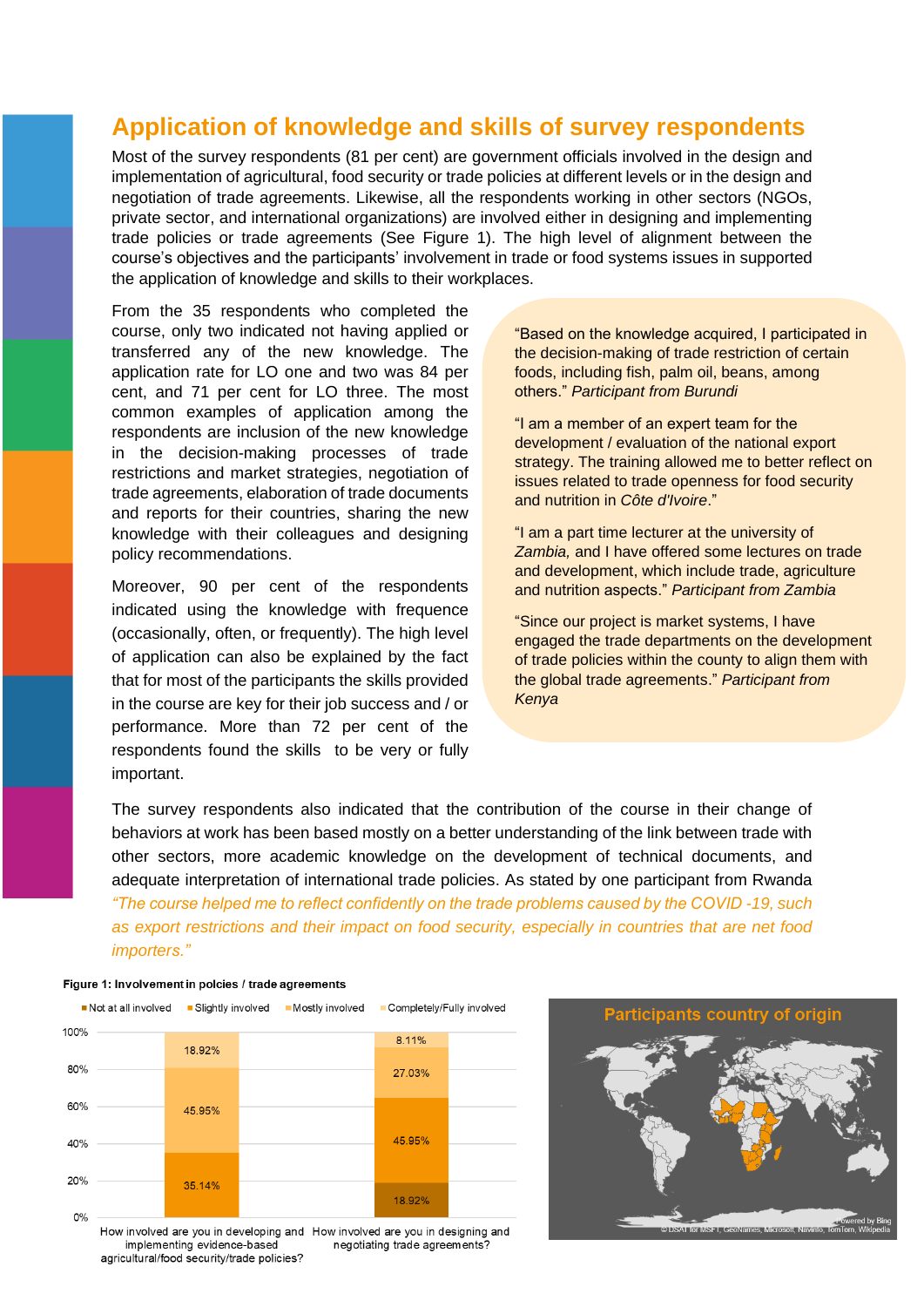

### **Ms. Maurine Abungu**

Trade Development Officer – Ministry of Industry, Trade and Enterprise Development

**Better knowledge for negotiating cross-cutting trade agreements**

**Ms. Maurine Abungu works as a trade development officer at the State Department for Trade and Enterprise Development in Kenya**. Before joining the central government three years ago, she worked for the county government for eight years in the area of trade and enterprise development, focused on the development of SMEs. Besides her professional experience, Maurine has a strong academic background in trade issues gained during her undergraduate studies in economics and master's degree programme in international economics and commerce. Maurine acknowledges the interest of the Ministry for enhancing the officer's capacity in trade promotion and negotiations, reflected in a cooperative environment between the employees and a rotation system among the different divisions of the office.

During her three years working for the Ministry, Maurine has been working for the international directorate, handling issues on regional, bilateral, and multilateral trade. She has collaborated in various trade matters related to research trade facilitation, e-commerce, technical barriers to trade, International Trade organizations (ITOs) and trade agreement and negotiations. The Ministry is also in charge of coordination and implementation of the national trade policy across different sectors, collaborating with other ministries and government agencies throughout the process. Maurine is aware that international trade is a cross-cutting issue and understanding the topic is relevant for any area she could potentially work in.

At the time of the course announcement, Maurine had recently been transferred to a desk focused on agricultural policies, an area in which she has little experience. Maurine decided to enrol in the course because she felt she did not have enough insights that could help her to handle topics related to agriculture. Currently, Maurine is no longer working in the same desk, but as a negotiator, she continues to address agricultural issues. According to Maurine *"even if you are not attached to the desk, you have to handle negotiations that include issues with agriculture, because we are negotiating issues that are cross-cutting in an entire value chain, and at the end of the day you are required to have an idea of what those issues are about".*

Maurine found the course very relevant for her role as an international trade agreements negotiator, especially the unit of policymaking processes which includes institutional and stakeholder's engagement. Now, she is able to **understand better how to design and implement an effective policy and how the institutions are related to its implementation**. Another important learning for Maurine was that key stakeholders are not only those directly involved in the negotiation but also those who could inform and/or be affected by the negotiations, which has improved her participation as a negotiator. Maurine can **coordinate better the information needed for the negotiation process**. The course also facilitated her understanding on the **link about trade, agriculture, and food security**, demonstrating that trade is cross-cutting among different sectors. All this new knowledge has been relevant for the negotiation process being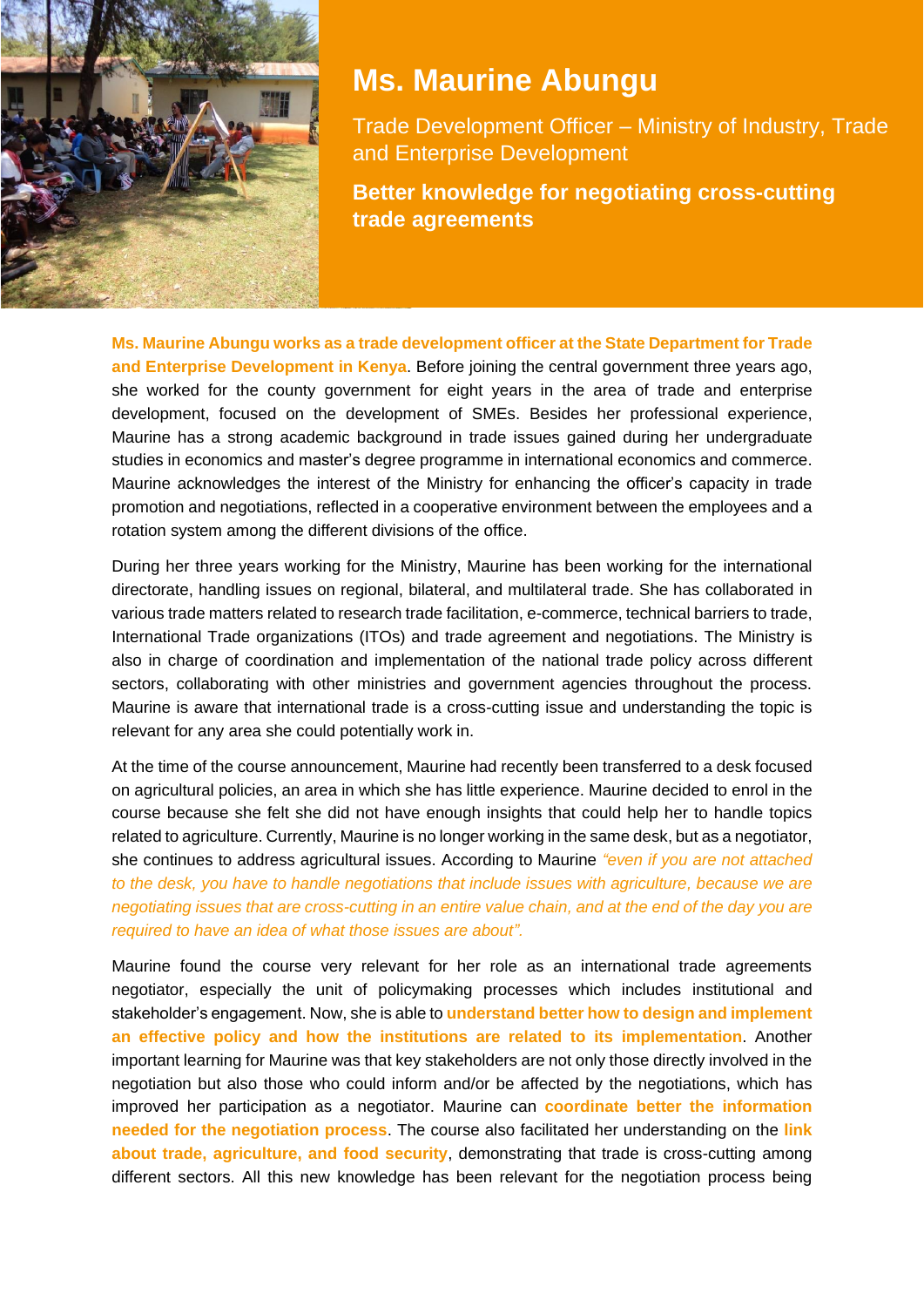carried for the **US-Kenya free trade agreement negotiations**, in which she is involved, making her work more effective.

Maurine considers that the changes in her performance are possibly also due to the leadership and good work environment and bottom-up approach in the workplace, the great supervision and guidance received and to improved office equipment. For this course edition, for example, two other colleagues participated as well, including her supervisor (with whom we had the opportunity to talk for this Impact Story, see below). She has shared knowledge with her colleagues and encourages them to apply for the next editions of the course. Maurine considers she has improved the quality of her work in trade policies but believes that reconnecting with other course participants would be ideal to have more knowledge on the regional trade development and agreements. Maurine expressed much interest to exchange views (through forums) with them to understand how her colleagues are implementing the knowledge gained during the course.



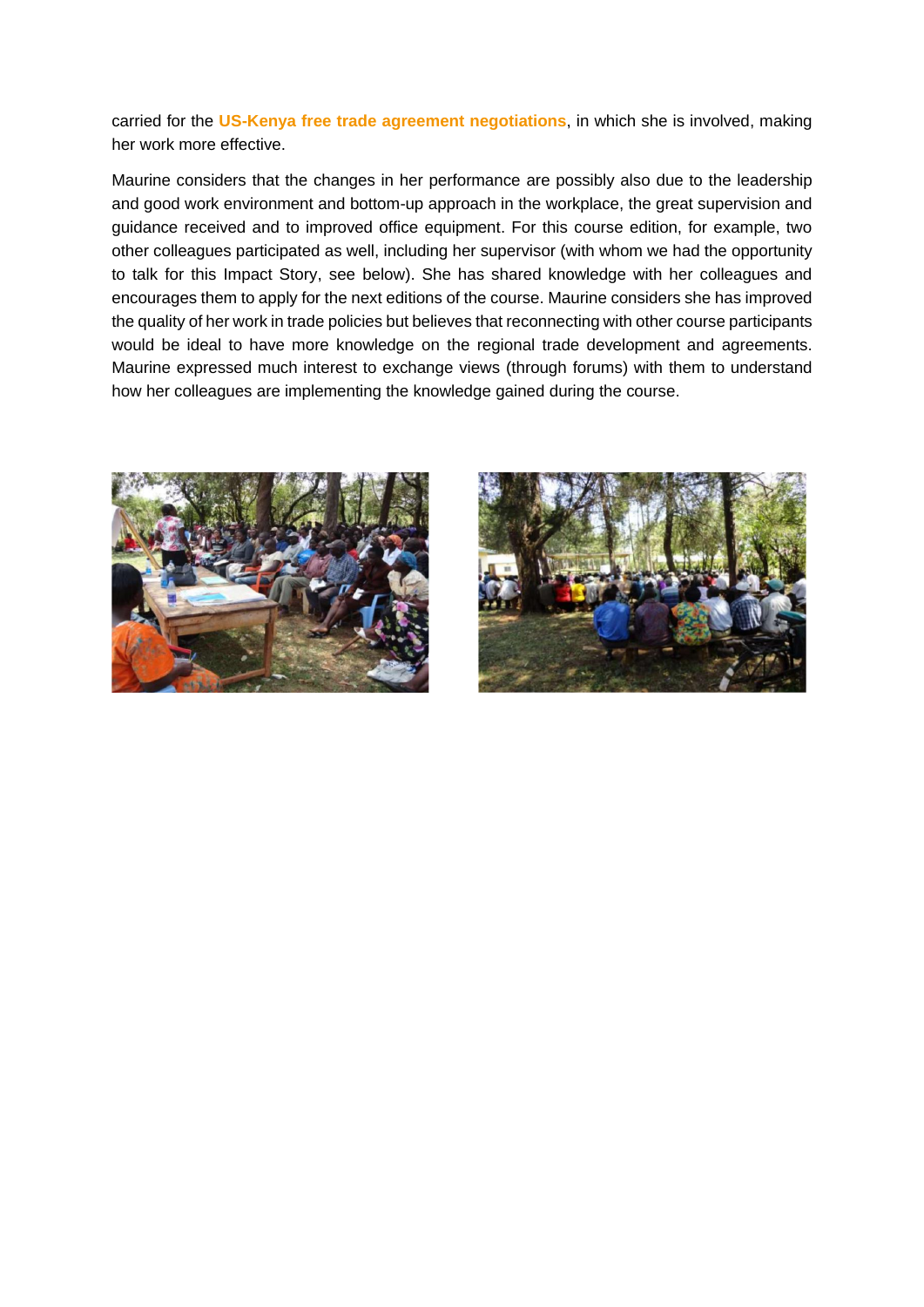

## **Mr. Fred Simiyu**

Director of Research and Trade Policy Analysis Department– Ministry of Industry, Trade and Enterprise Development

**Leading trade negotiations**

We were fortunate to talk with Mr. **Fred Simiyu, who holds a PhD in entrepreneurship and also works for the Ministry of Industry, Trade and Entrepreneur Development at the State Department for Trade in Kenya**. Fred oversees the Kenyan Trade Negotiation Council, a team of seventy stakeholders responsible for preparing Kenya's position in international trade negotiations, including the Twelfth WTO Ministerial Conference (MC12) paper. According to Fred, the course was crucial to continue working in the MC12 paper and strengthen his knowledge in international trade, gained in his 28 years of experience in the field.

Before leading the Research Department, Fred was the Deputy Director of the International Trade and Head of the Multilateral Division. Fred realized that the FAO-UNITAR course covered topics of what he was doing in the multilateral division (trade policy, export and import policy) and decided to take the course to improve his performance. Besides, Fred did not have any previous training experience on food security, though he had empirical knowledge. In March 2020 he prepared the **first draft of Kenya's position paper for the MC12, which was an opportunity to incorporate the knowledge gained during the course about agricultural negotiations and fishery, applied and bound tariffs, green box flexibilities, and Aggregate Measure of Support (AMS)**. Fred believes that they are now better placed as a country to negotiate international trade matters in those areas. Given his work performance - Fred obtained 100 per cent in his performance appraisal of 2019, he was promoted to his new position and officially assigned Chair of the Technical Committee to fully update the MC12 position paper, consisting of fifteen technical officers of the Ministry. He says that the course allowed him to "shine", particularly his work on the above-mentioned position paper.

Even though Fred enrolled in the course with specific goals for his previous position, the skills gained during the course have also been useful for his new role, which started in June 2020. As a Director of Research, Fred is now more focused on trade policies strategies and analysis and incorporation of the principles of The Big Four Agenda, Agenda 2030, and African Agenda 2063 into the Kenya medium term expenditure framework for effective implementation. A good example of this is the encouragement of women's participation in trade-related activities, especially export of niche products; but they also attempt to incorporate other groups such as youth and persons with disabilities. With the course, he was able to better understand topics on food standards, production support in terms of mechanization, farm inputs, and marketing the products. Fred recognizes that many policies in Kenya are focused on improving the export standards and industrialization of the sectors, but they are still an agricultural country, therefore the knowledge acquired from the course about agricultural issues was relevant for his work. Fred also says that he has better information not only for his country but for regional trade dynamics which is an asset for the inaugurated African Continental Free Trade Area (AfCFTA).

After the course, he has also prepared and presented seminar papers of Kenya in international negotiations in African Union and World Trade Organization workshops. He made presentations in Senegal and Johannesburg, South Africa, about e-commerce sector, policies and strategies at play, management of fisheries sector in Kenya in relation to WTO negotiations and Kenya's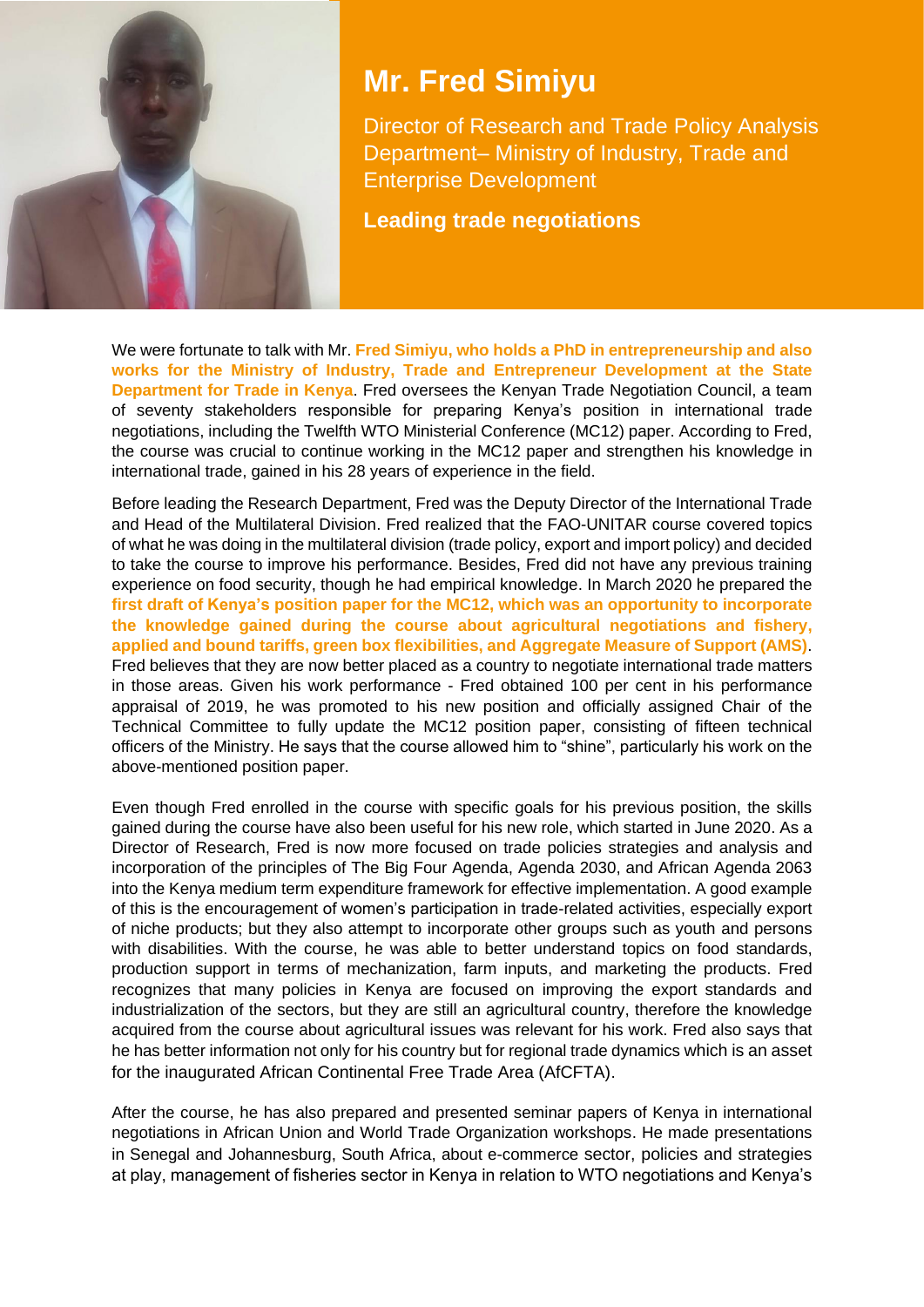Minimum Residue Levels(MRLs) management. Fred considers that the course gave him the confidence to answer the questions of the audience as a discussant. Fred is aware of the needs and potential of Kenya in trade negotiations and hopes to sometime have face-to-face courses with other African policy-makers.

Fred cares about his country. He shared with us some of his goals, including contributing to poverty reduction and reduction of corruption. During Kenya's Independence Day Celebrations on 12<sup>th</sup>

December 2020, Fred was awarded Head of State Commendation (HSC), Civilian Division by His Excellency President Uhuru Kenyatta for his exemplary role in nurturing an export culture through coordinating multilateral trade programmes.

He is also very much interested in improving women participation in trade and tries to encourage his colleagues. By supervising and mentoring Maurine, he was able to observe her improved performance after the course. He describes his role as guiding and advising her on trade policy review matters and describes Maurine as hardworking and their relationship as friendly.

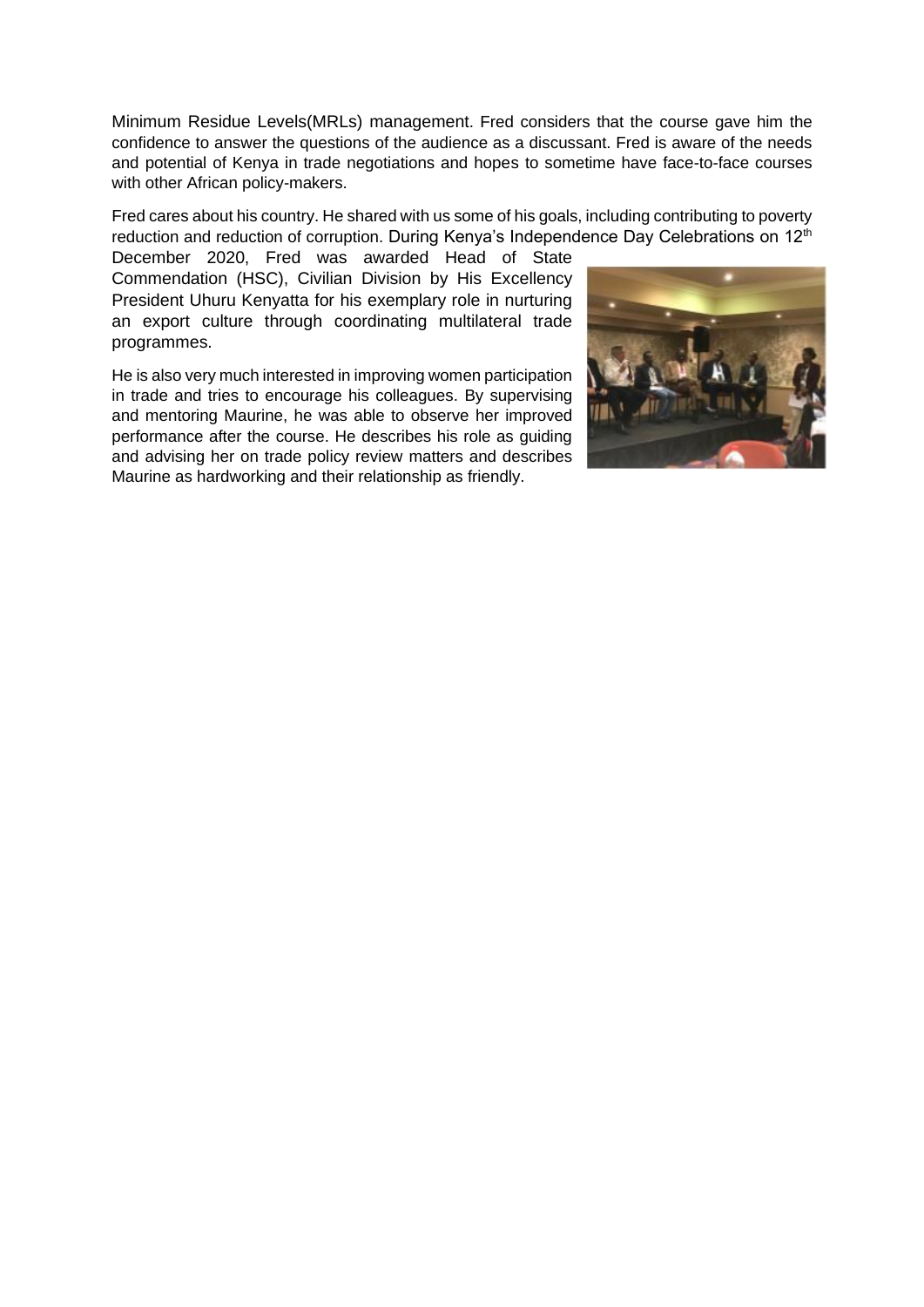

## **Ms. Beatrice Tonui**

Independent Consultant and PhD research student **Trade for empowering small farmers in Kenya**

**Ms. Beatrice Tonui has an impressive schedule: she works as the Regional Agriculture Policy and Institutional Capacity Coordinator at the Kenya Crops and Dairy Markets Activity (KCDMSD), a project funded by USAID. In parallel she is undertaking a research-based doctoral project, has her own project initiatives and manages a family of five.** Beatrice has a vast experience in the agricultural sector and food security, which she believes cannot be separated from trade. Beatrice says that her passion is to empower people, which is reflected in her professional life.

Beatrice's work in the KCDMSD project concentrates on the seed industry, agricultural policy, and food security. Part of her duties is to enable trade policies that supports market system in the agriculture sector in areas of social inclusion, productivity, and markets in the Nyanza region of Kenya. Prior to taking up her current job, Beatrice worked for the county government as the Minister in charge of the Department of Agribusiness, supporting small farmers' engagement in domestic and international trade. Beatrice told us that she feels very proud that during her time in the county government, she supported the production of sweet potatoes and, with the help of other stakeholders, they could connect the farmers with the UK market and supported Bomet Cooperative Union to produce sweet potatoes bread using what remained after the first grade for export was selected. Beatrice hopes to continue making an impact through her work in the agricultural sector, ultimately leading to improve child nutrition and allowing each child to receive three meals a day.

Given that Beatrice's technical knowledge in trade policies was limited compared to her experience in agriculture and food security, she enrolled in the course because she wanted to know more about the links between the food systems, trade, and policies and how to enable policies to continue making an impact. Beatrice emphasizes that *"you do not only do production, but you have to link the farmers to the market"*. Beatrice found the course information very useful. With the course, she could understand regional trade and the regional economic blocks, and how policy could be improved to promote the economy. Before the course, Beatrice was only focused on food systems, but now she sees the correlation between trade and food system after having completed the course.

Moreover, Beatrice has been able to **link knowledge from the course to her work in the USAID project**. Her main work is to help counties to develop or formulate policies that will enable private sector to thrive and allow to market system to work. Beatrice, through her work at KCDMS, has started to guide the Department of Trade in the counties to develop policies that promote trade in the agricultural sector, where she had incorporated the knowledge about policies that she has developed from the course. Beatrice says that **this could not have been possible without the training from FAO and UNITAR.** Thus, for her the most valuable part of the course was the policies and trade agreements modules. Additionally, thanks to the course Beatrice has a technical knowledge of global taxation and agreements, which was new to her. Beatrice also **feels more confident after taking the course**, because *"when you are equipped with knowledge you don't*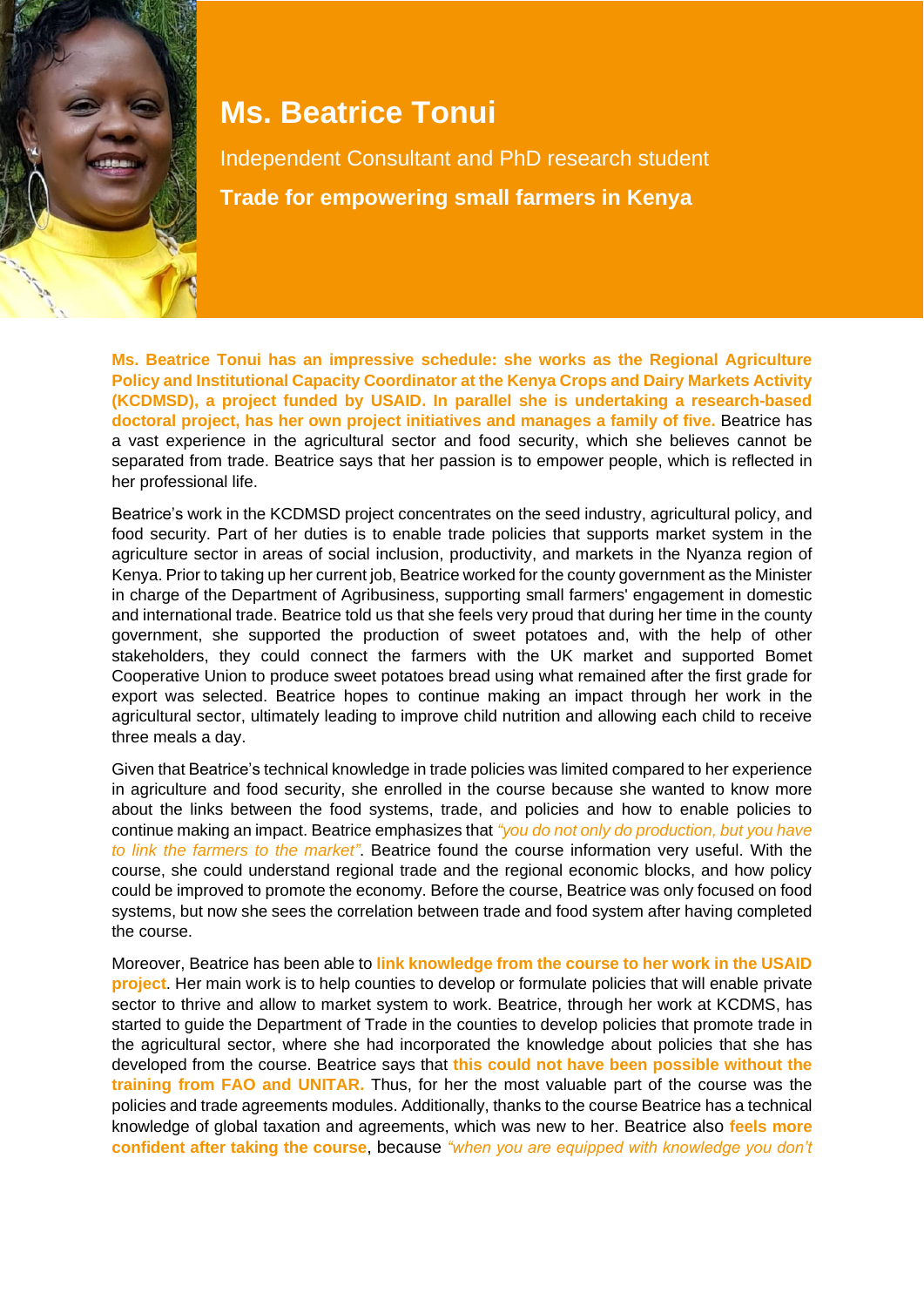#### *remain the same. You talk with confidence because you have really learned, and know it is clearer and you talk based on evidence and at the point of knowledge".*

As a personal project, Beatrice has a resource centre for agricultural demonstration in her home in the space that previously was her garden. In the resource centre, Beatrice teaches and shows farmers how to manage their land and how they can combine crops and apply technology with a small piece of land, especially for fruit crops and nutritional African leafy vegetables. She is also sharing knowledge on transport costs, border taxes and tax policy. She sees this as her way to give back to the community. Her PhD project also reflects a desire to improve development projects in her community. In her research, she looks at the moderating effects of government policies on the relationship of strategic management practices on donor projects sustainability in Kenya, as she observed that many large projects collapsed after the donor left the field. Her objective is to find answers to this phenomenon to continue the contributions of the projects in her community.